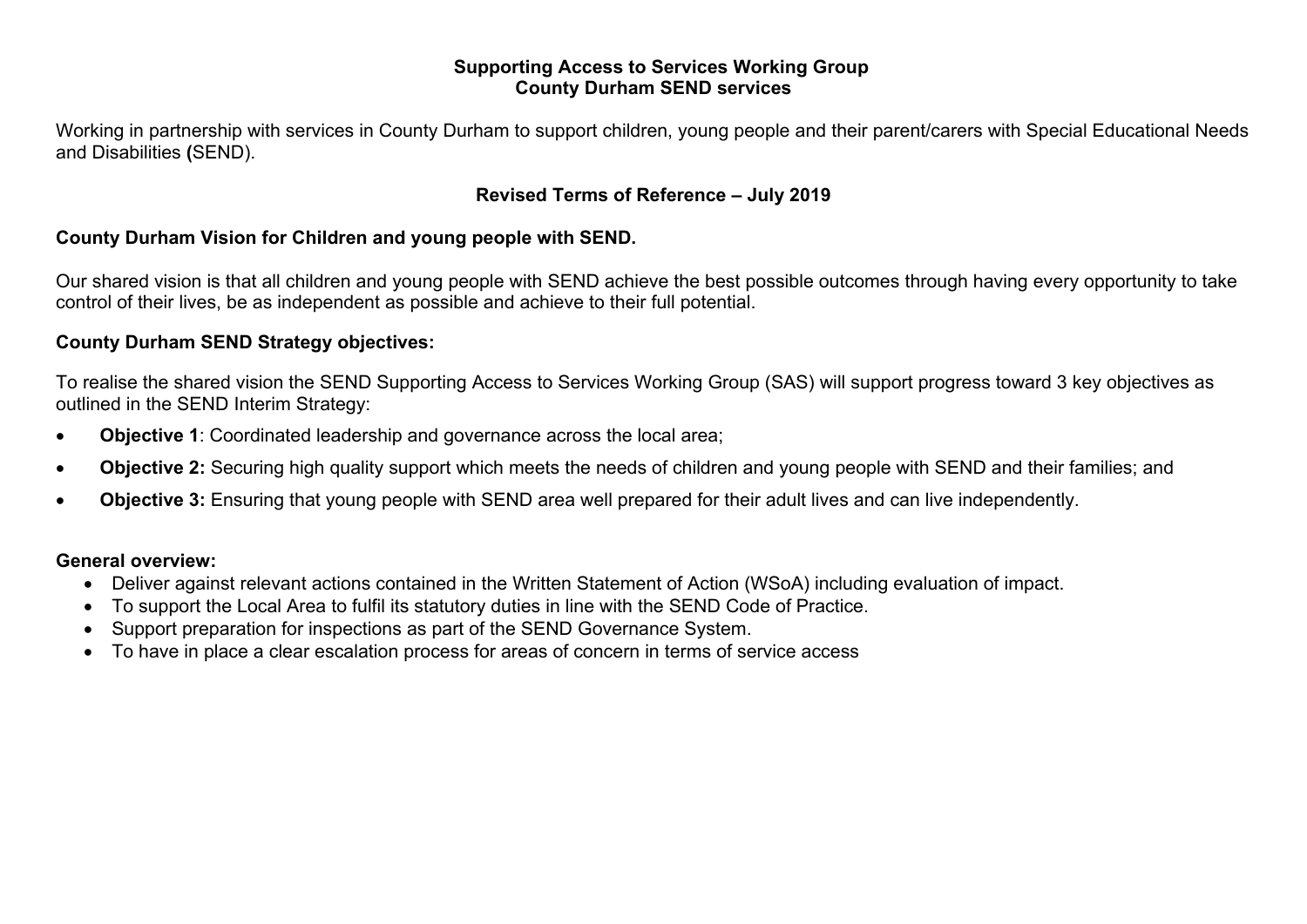# **Supporting Access to Services Working Group outcomes:**

The following broad outcomes have been taken from the County Durham SEND strategy (refresh document v2.5) that are aligned with the preparing for adulthood framework:

| <b>Outcome</b>                                                                                                                                                                                                          | <b>Outcome measures</b>                                                                                                                                                                          |
|-------------------------------------------------------------------------------------------------------------------------------------------------------------------------------------------------------------------------|--------------------------------------------------------------------------------------------------------------------------------------------------------------------------------------------------|
| Developing independence ensuring that children and young people have the<br>freedom to develop personal and social skills in their local schools and<br>community settings with the opportunity to develop friendships. | Child and parent satisfaction measures<br>Learning progress rates<br>Education, health and care plans produced in a<br>timely fashion.                                                           |
| 2. Experience good health through timely assessment and support from 0-25<br>years with all professionals using personal centred approaches in their<br>integrated support.                                             | Therapy assessment and intervention waiting times.<br>Rates of school exclusion, attendance, school moves<br>and elective home schooling.<br>Monitoring of independent special school placements |
| 3. Building resilience receiving the right adaptations to support and develop<br>personal strategies that secure inclusion in learning and community settings.                                                          | Percentage of children and young people who are<br>not in education, employment and training (NEET).<br>Young people in supported internships                                                    |
| 4. Achieving employment (or life opportunities to their needs) through providing<br>pathways and opportunities to support transition into adult life.                                                                   | Percentage of children in mainstream schools with<br>an EHCP                                                                                                                                     |

# **Focus of activity of this group**

A: To support stakeholder confidence in the system to meet the SEND needs of their children

B: To monitor and anticipate demand for services and escalate this to the SEND Partnership Board as appropriate utilising service data, user feedback and opportunities for co-production

C: Promote the ability and opportunity for children and young people with SEND to access appropriate services in County Durham through promoting positive communication from services with service users.

D. To use clear joint knowledge of escalation procedures at a local, regional and national level to support appropriate access to services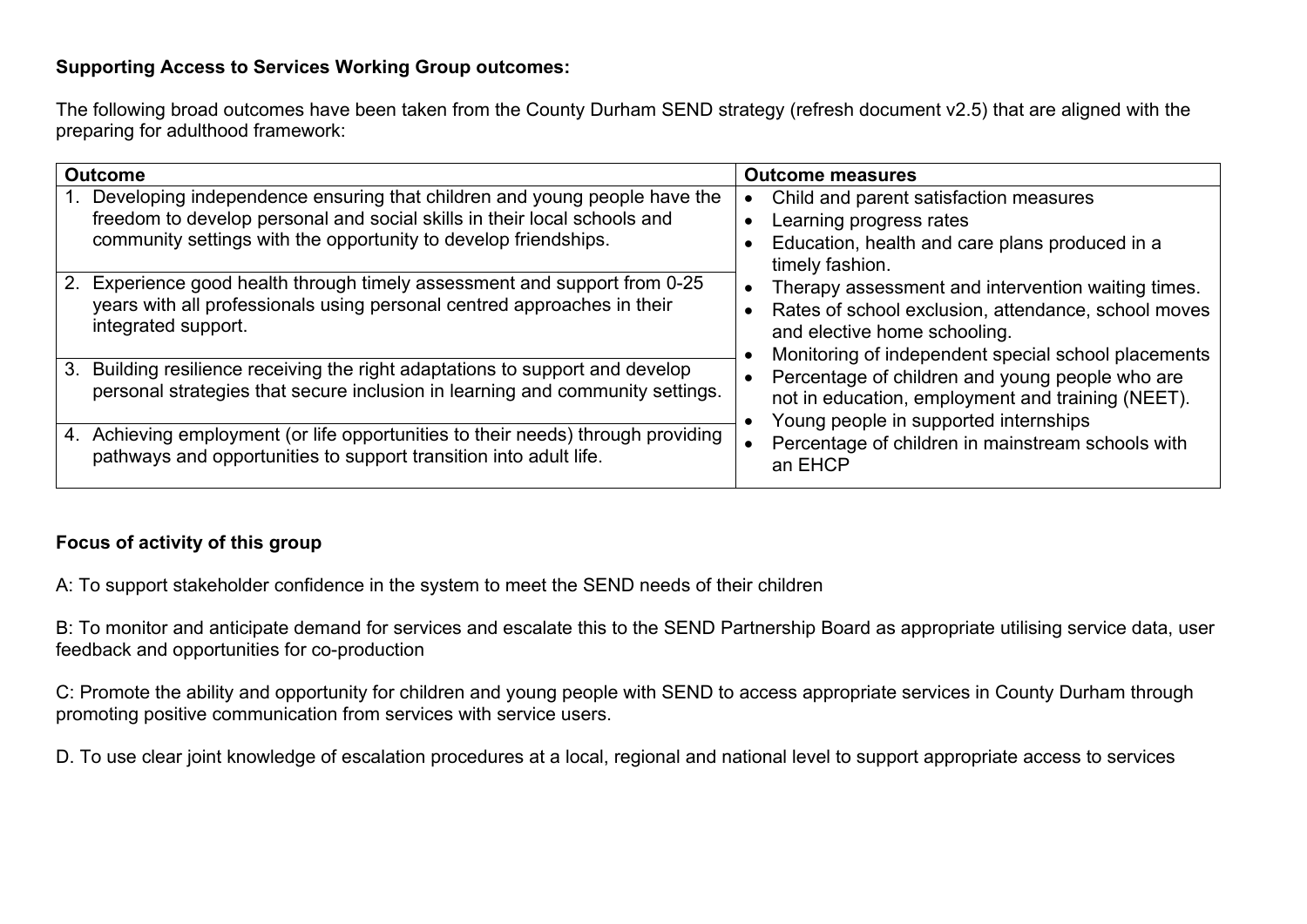## **Group Membership**

**Chair:** Strategic Lead Specialist/Inclusion Support and Principal Educational Psychologist, Durham County Council

**Co-chair:** Designated Clinical Officer (DCO), Clinical Commissioning Group

## **Representation from:**

- Lead advisor for Education 2-19
- Strategic Manager, Progression and Learning
- Children's Services:
- Durham SENDIASS:
- SEND and Inclusion Specialist Inclusion Support Teams
- SEND Looked After and Vulnerable Casework Team
- Investing in children:
- SALT service:
- Health commissioners:
- TEWV Camhs services
- Youth Justice Service
- School nursing
- MCT representative:
- Strategic Manager Commissioning:
- Commissioning Policy Planning Officer
- Early Years Education
- Community Voluntary Alliance
- Primary School representative
- Secondary School representative
- Special School representative
- FE Sector representative
- Public Health

**Meeting frequency:** Meetings will be held bi-monthly.

**Administration:** Provided by the office of the Chair.

**Agendas and minutes:** Where feasible, the agenda and all supporting papers will be sent to members of the group 7 days prior to the meeting.